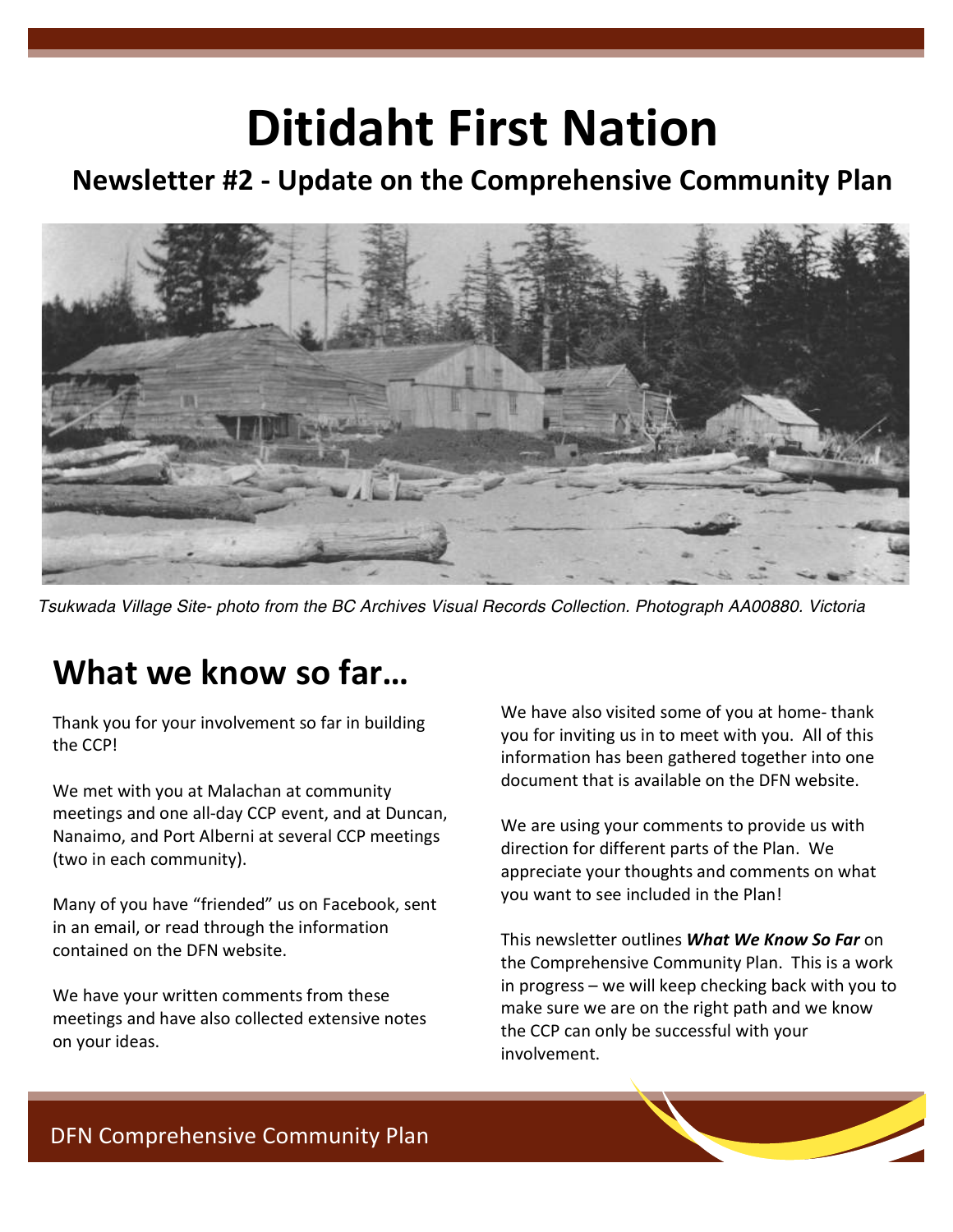# **Frequently Asked Questions on the CCP**

#### **What is a Comprehensive Community Plan?**

*A way of moving from ideas to actions…*

A Comprehensive Community Plan (CCP) is a document that the community works on together. A CCP is a way of gathering information and discovering community direction. The plan sets out the goals and objectives of the community and then identifies the actions needed to achieve the goals and objectives. A CCP sets out the steps that need to be completed to reach a desired future.

#### **Where are we in the plan process?**

We plan to have a finished draft of the CCP ready for the community's review in March 2016.

Over summer 2015, we will continue to collect your thoughts on the priorities for Ditidaht.

In Fall, we will figure out the costs that attach to specific actions (for example, what would it actually cost to improve the roads to Malachan?).

By January, we will be putting the Plan together.

We will continue to hold community meetings, focus groups, events, and will ask if we can visit you in your homes over the next few months.

#### **How can I get a home visit?**

Contact Paul Sieber at the Office if you are interested in chatting about the CCP. Paul can be reached at 250.754.3333 or email paulcomm@ditidaht.ca.

# **Why Plan?**

*By planning, we are agreeing as a community on actions we can take to strengthen and sustain the cultural, social, economic and environmental wellbeing of our people, our air, lands, waters and resources.*

*The purpose of the Comprehensive Community Plan is to provide direction on moving forward as a united people on issues such as current and future land uses, economic development, education, resources, and growth.* 

*The Plan will also be used by adjacent regional districts, nearby municipalities, the province, and the federal government, and private groups to understand and work with Ditidaht First Nation on shared concerns.* 

#### **What are the sections in the CCP?**

So far, we are looking at building the CCP in four sections:

- **The Past** looks at where we have been and the activities and events that have shaped Ditidaht First Nation.
- **The Present** this section talks about where we are now with statistics, data and reports that help us to clearly establish benchmarks and the means to monitor growth and change.
- **The Future** sets out where we want to go. This section is developed from community input and the data collected on our lands and resources. It sets out the goals and objectives for the community.
- **Community Action Plan** this section is all about action. It establishes who is responsible (departments, groups or individuals) and sets out timelines for achievements. A monitoring framework is also included in this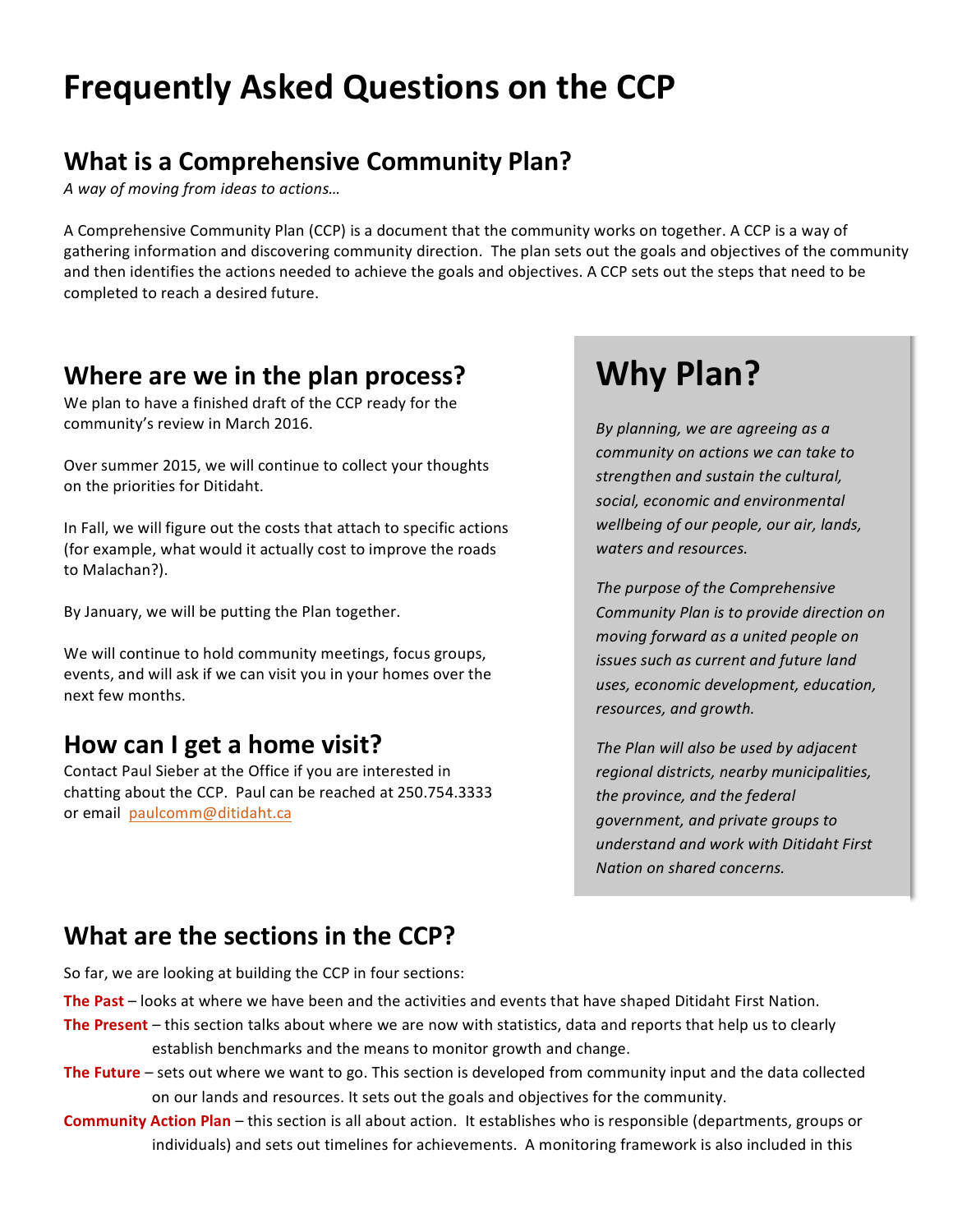| <b>What We Know So Far</b>                                                                                                                                                                                                                                                                                                                                         |         |            |                                   |
|--------------------------------------------------------------------------------------------------------------------------------------------------------------------------------------------------------------------------------------------------------------------------------------------------------------------------------------------------------------------|---------|------------|-----------------------------------|
| The comments below outline what we have heard so far from<br>community members on a variety of topics.                                                                                                                                                                                                                                                             | I agree | I disagree | Not sure/need<br>more information |
| There is space on back page to add any comments or email<br>paulcomm@ditidaht.ca, phone (250) 745-3333,or contact us<br>through the CCP Facebook page.                                                                                                                                                                                                             |         |            |                                   |
| The roads to Malachan must be improved.<br>1.                                                                                                                                                                                                                                                                                                                      |         |            |                                   |
| There are a range of comments on this, from finding a way to get the roads<br>paved to focusing only on grading/pothole filling. We are working on<br>obtaining costs for the community's review.                                                                                                                                                                  |         |            |                                   |
| Unity among community members is critically important. The CCP can<br>2.<br>assist in building connections and bringing the community together.                                                                                                                                                                                                                    |         |            |                                   |
| 3. All members, whether living at home or away, should be able to access<br>programs and benefit from being a Ditidaht member.                                                                                                                                                                                                                                     |         |            |                                   |
| 4. Education is the highest priority for our members.<br>There has been a great deal of discussion on education. Generally, members<br>have said that we need to focus our efforts and funding on keeping our youth<br>in school and increasing education for everyone in our community.<br>A new education survey is being completed as part of this CCP. You can |         |            |                                   |
| access it on the website, Facebook page, or from the CCP Team.                                                                                                                                                                                                                                                                                                     |         |            |                                   |
| A community bus service is needed to help people travel from Malachan<br>5.<br>to Port Alberni, Duncan, and Nanaimo (with a regular schedule).                                                                                                                                                                                                                     |         |            |                                   |
| 6. New housing is needed at Malachan.<br>There are different ideas on the form of new housing $-$ it may be built only<br>for Elders or only youth, or it may be a form of housing that encourages<br>members to move home. We are working on different scenarios for housing.<br>Please add your comments on the back page.                                       |         |            |                                   |
| Employment remains an important focus for Ditidaht.<br>7.<br>Members noted that existing businesses must be enhanced and new<br>businesses encouraged among members to create new employment both at<br>Malachan and away.                                                                                                                                         |         |            |                                   |
| A priority at Malachan should be getting cell reception.<br>8.<br>This has been noted by several members as a service that would benefit<br>people living at or visiting Malachan.                                                                                                                                                                                 |         |            |                                   |

# DFN Comprehensive Community Plan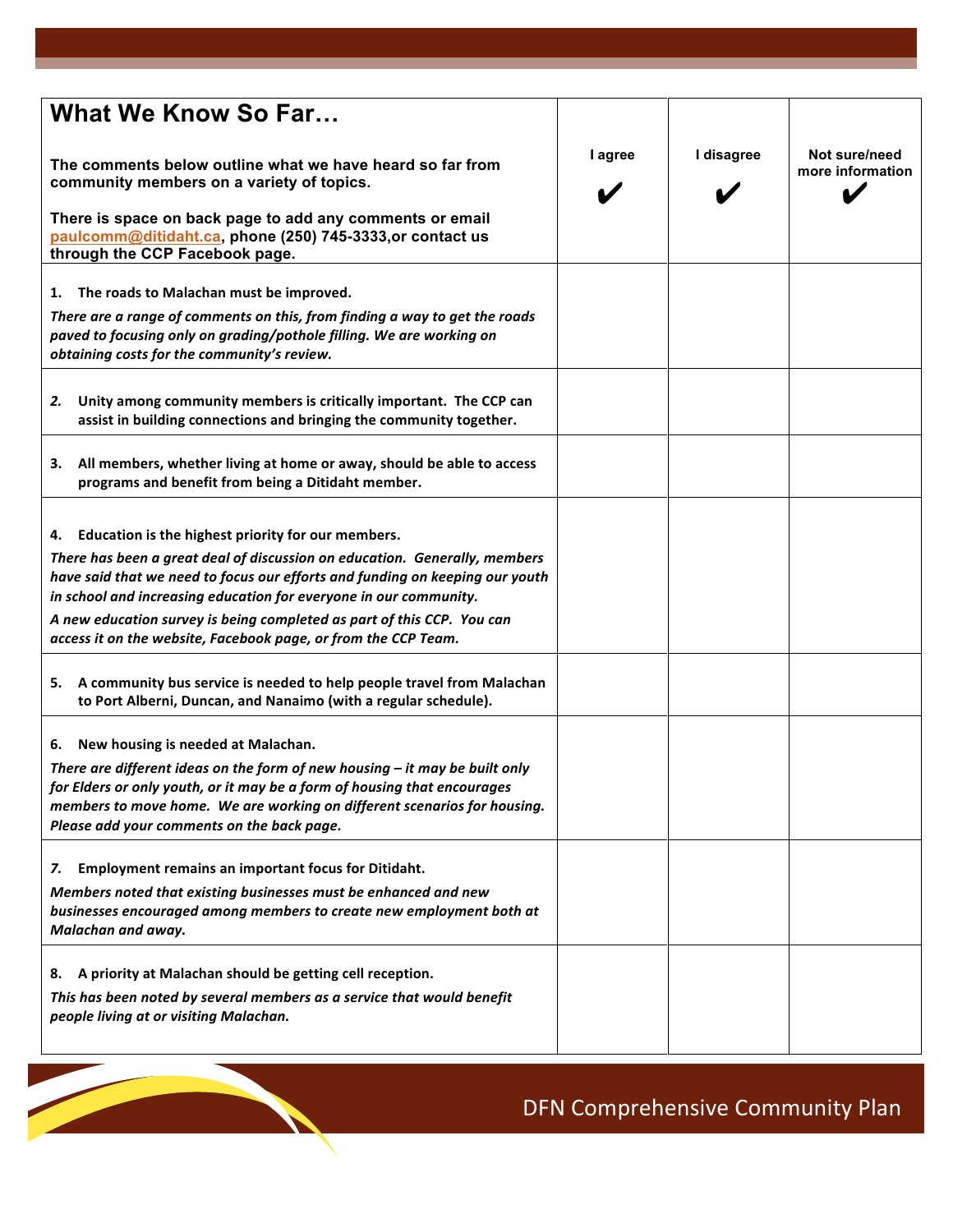| The West Coast Trail should be expanded and new uses added so it<br>9.<br>becomes a greater economic initiative for DFN or for members interested<br>in creating new businesses.                                                                                                                                                                                            |  |  |
|-----------------------------------------------------------------------------------------------------------------------------------------------------------------------------------------------------------------------------------------------------------------------------------------------------------------------------------------------------------------------------|--|--|
| 10. Language training is critical and should be offered on a regular basis to<br>members.                                                                                                                                                                                                                                                                                   |  |  |
| There are a range of comments on this, with members supporting everything<br>from intensive language classes to online offerings. We are researching<br>options for your review. Do you have any suggestions on how to improve<br>language knowledge in the community?                                                                                                      |  |  |
| 11. Resource lands (areas that can be used for forestry or gravel extraction,<br>for example) should be identified.                                                                                                                                                                                                                                                         |  |  |
| Members noted that new economic development activities could focus on<br>these areas.                                                                                                                                                                                                                                                                                       |  |  |
| 12. A BMX Bike Park should be built at Malachan for use by members and<br>tourists.<br>This was one of the ideas noted to increase the range of services available to<br>members and tourists. Others included more day use areas, hiking trails<br>(potentially tying to the West Coast trail so people could do shorter hikes<br>along the coast) and nature experiences. |  |  |
| Do you have any other suggestions?                                                                                                                                                                                                                                                                                                                                          |  |  |
| 13. Culture must be a significant component of this Plan and the community<br>wants to see new ways of expanding cultural knowledge among<br>members.                                                                                                                                                                                                                       |  |  |
| 14. Access to the lands is important – we need to have a greater presence on<br>our lands.                                                                                                                                                                                                                                                                                  |  |  |
| Members mentioned that not everyone knows the lands as well as they could,<br>and that more work needs to be done to get members (especially youth) out<br>on the lands.                                                                                                                                                                                                    |  |  |
| 15. The Emergency Plan needs to be updated with detailed information on<br>what to do/where to go if there is an emergency.<br>Members noted that getting a generator back at the Hall is important to<br>ensure members are warm and fed in an emergency.                                                                                                                  |  |  |
| 16. Emergency Plans for Ditidaht members are required for all communities<br>with a concentration of community members (Port Alberni, Nanaimo,<br>Duncan).                                                                                                                                                                                                                  |  |  |
| Although local governments have emergency plans, there has been discussion<br>on making sure Ditidaht members know how to contact each other and gain<br>assistance if there is an emergency (earthquake, tsunami). Communications<br>will be critical during an emergency.                                                                                                 |  |  |
|                                                                                                                                                                                                                                                                                                                                                                             |  |  |
| DFN Comprehensive Community Plan                                                                                                                                                                                                                                                                                                                                            |  |  |

DFN Comprehensive Community Plan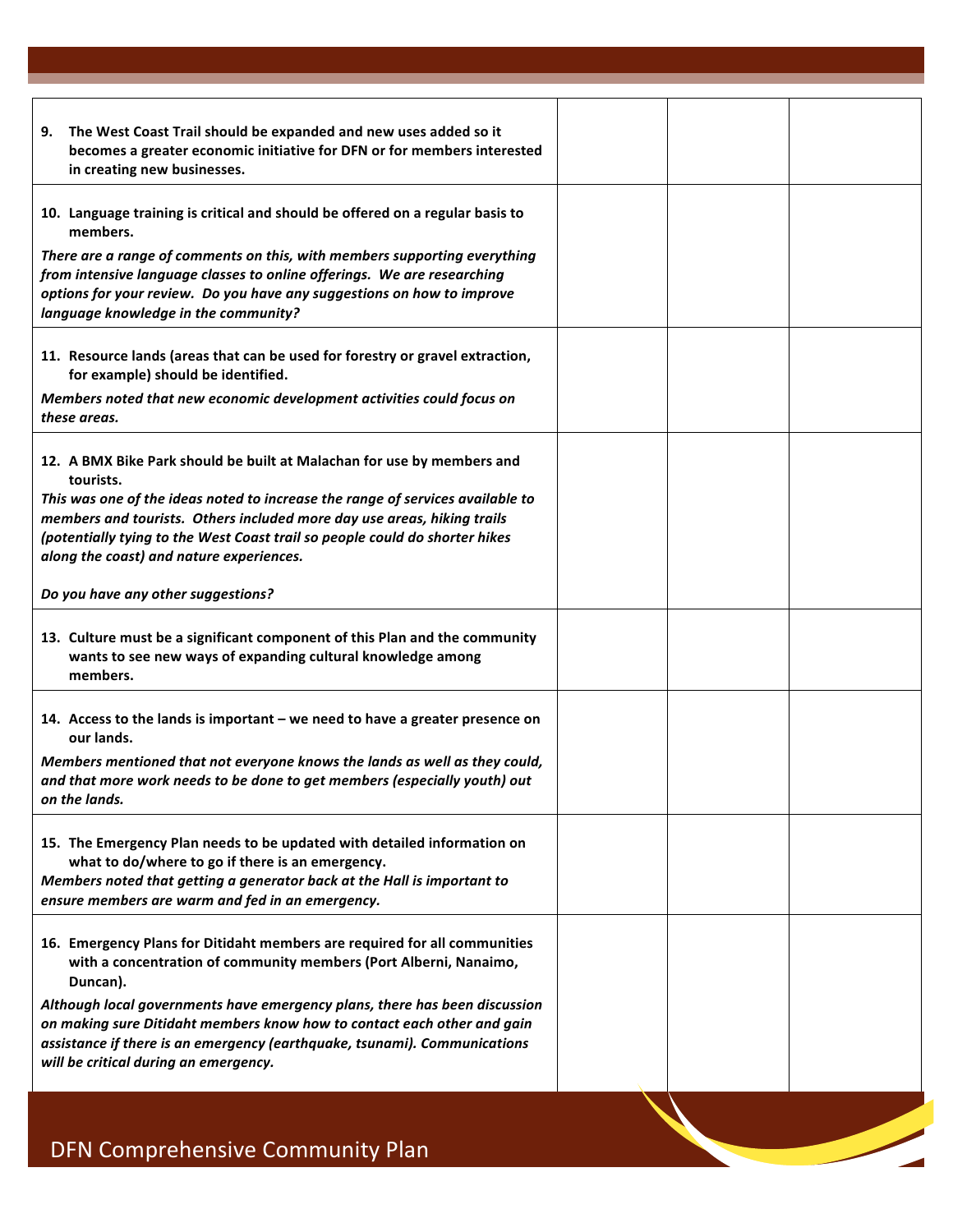## **Key Community Contact**

**An idea was raised on creating a new role for a member in Duncan, Nanaimo, and Port Alberni. Each community would have a** *Key Community Contact* **– a member who could assist in connecting you to the right person in Administration, who could help you if you need access to a government service, and would be a connection to home for members who live away. What do you think about this?** 

**\_\_\_\_\_\_\_\_\_\_\_\_\_\_\_\_\_\_\_\_\_\_\_\_\_\_\_\_\_\_\_\_\_\_\_\_\_\_\_\_\_\_\_\_\_\_\_\_\_\_\_\_\_\_\_\_\_**

**\_\_\_\_\_\_\_\_\_\_\_\_\_\_\_\_\_\_\_\_\_\_\_\_\_\_\_\_\_\_\_\_\_\_\_\_\_\_\_\_\_\_\_\_\_\_\_\_\_\_\_\_\_\_\_\_\_**

## **Community Unity**

**At almost every meeting, members mention the need to increase community unity – to increase support for each other, to celebrate members' successes, and to focus on getting back a sense of community. How would you do this?** 

**\_\_\_\_\_\_\_\_\_\_\_\_\_\_\_\_\_\_\_\_\_\_\_\_\_\_\_\_\_\_\_\_\_\_\_\_\_\_\_\_\_\_\_\_\_\_\_\_\_\_\_\_\_\_\_\_\_**

**\_\_\_\_\_\_\_\_\_\_\_\_\_\_\_\_\_\_\_\_\_\_\_\_\_\_\_\_\_\_\_\_\_\_\_\_\_\_\_\_\_\_\_\_\_\_\_\_\_\_\_\_\_\_\_\_\_**

### **Economic Development**

**There have been a wide range of comments on economic development and areas where Ditidaht should focus their efforts. What do you see as the most important areas, and how would you increase employment and career prospects for members?**

**\_\_\_\_\_\_\_\_\_\_\_\_\_\_\_\_\_\_\_\_\_\_\_\_\_\_\_\_\_\_\_\_\_\_\_\_\_\_\_\_\_\_\_\_\_\_\_\_\_\_\_\_\_\_\_\_\_**

**\_\_\_\_\_\_\_\_\_\_\_\_\_\_\_\_\_\_\_\_\_\_\_\_\_\_\_\_\_\_\_\_\_\_\_\_\_\_\_\_\_\_\_\_\_\_\_\_\_\_\_\_\_\_\_\_\_**

## **Health and Well‐being**

**Members have commented that Ditidaht are generally healthier and living longer than ever before, but work could still be done to support members' health and well‐being. Do you have any suggestions on this?**

**\_\_\_\_\_\_\_\_\_\_\_\_\_\_\_\_\_\_\_\_\_\_\_\_\_\_\_\_\_\_\_\_\_\_\_\_\_\_\_\_\_\_\_\_\_\_\_\_\_\_\_\_\_\_\_\_\_**

**\_\_\_\_\_\_\_\_\_\_\_\_\_\_\_\_\_\_\_\_\_\_\_\_\_\_\_\_\_\_\_\_\_\_\_\_\_\_\_\_\_\_\_\_\_\_\_\_\_\_\_\_\_\_\_\_\_**

DFN Comprehensive Community Plan